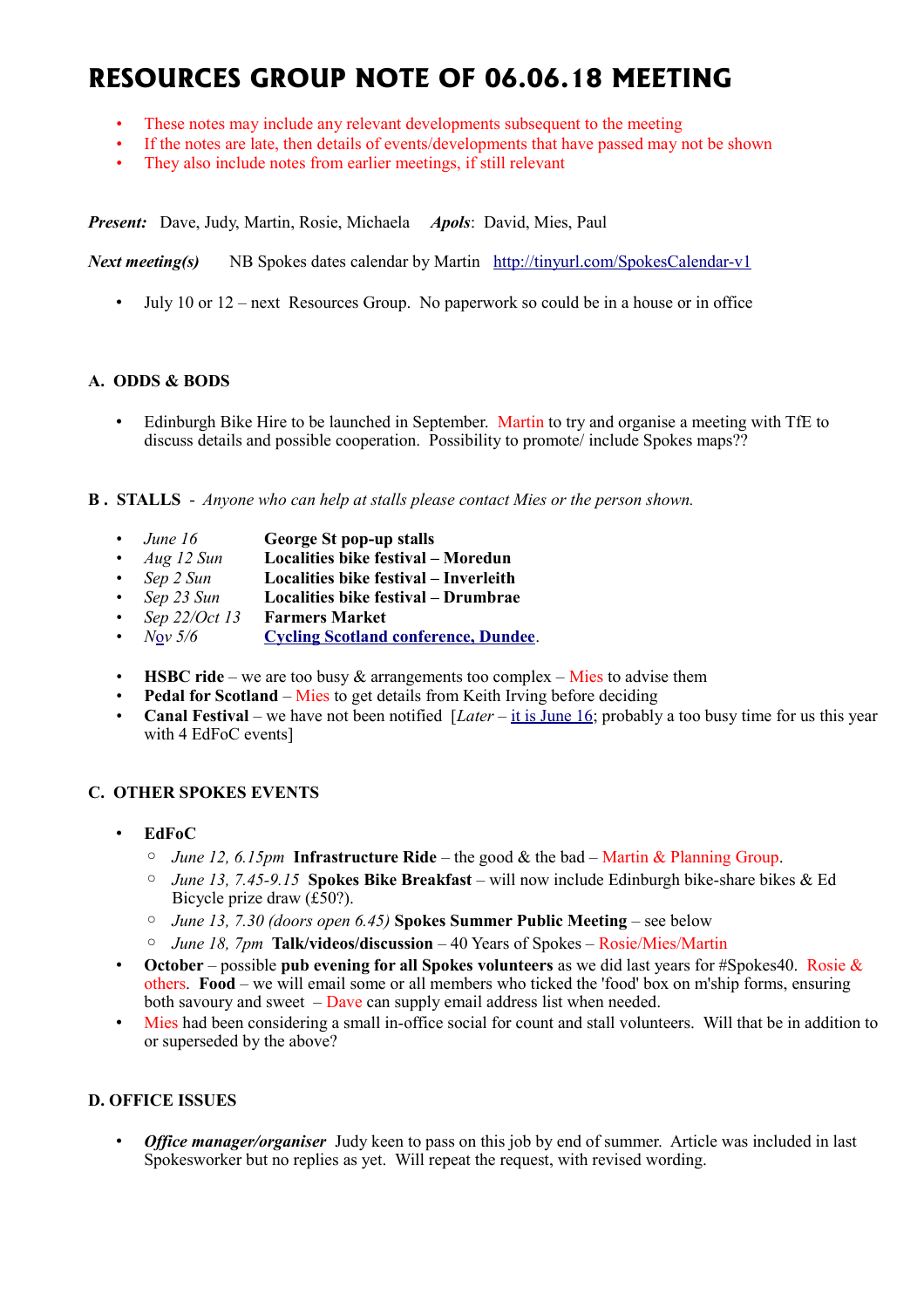# **E. SPOKES PUBLIC MEETINGS** [twitter hashtag #SpokesMtg]

- **Summer meeting – [City Centre Transformation](http://www.spokes.org.uk/2017/11/transforming-picardy-leith-st-and-the-city-centre/)** Weds 13 June, Augustine United Martin organising.
- **Possible Autumn topic** '**Widening Cycling**'? i.e. **cycling for all ages, abilities and backgrounds***.*
	- Possibly a panel of say 6-8 people, each to speak for *strictly* 5 mins max, e.g. some/all of these...
	- Ageing Well
	- $CWA$  (Cycling Without Age) this caters for people no longer able to cycle at all
	- A school 6th year? [*Later* Dave spoke to Mark Symonds, Council schools AT officer, who may be able to find someone if we ask him once schools are back]
	- ABC (all-abilities)
	- **Bike for Refugees**
	- Toddlers (Bike Stn project?)
	- **Edinburgh Bike Belles**
	- A relevant councillor (ideally a Spokes member) interested in minority/disadvantaged groups who might take follow-up action or spread info in the Council (Scott Arthur?).
	- Hopefully we would also have a **Bulletin centre page supplement** on this subject Martin discussed with [ELREC,](http://www.elrec.org.uk/) Edinburgh & Lothians Regional Equality Council, but they don't have the capacity. Dave to ask David Gardiner if he would put it together if we obtained the material from the groups. Can we think of a body that might **sponsor** it (costing approx £900) – or could put a request in a member circular, to see if anyone has ideas/contacts. If no luck, we could do it from the Thin's legacy donation - and they might like that.
- **F. SPOKES MAPS** [apols various Dave actions here postponed due to campaigning priorities]
	- **Map edition dates** There is a wish to have this on the website. Dave to do.
	- **Edinburgh** (2016) Future big problems about what base map to use. Joe said Ed Uni social history map (MESH) may be an option – Joe has contacted David Langworth of maps group. Also, former spokes member Nick McWilliam, OpenStreets specialist, keen to discuss if that can be used as base.
	- **East Lothian** (2017) on Polyart paper.
	- **West Lothian** (2018) New map now here, water & tear-resistant. Dave to organise publicity, hopefully via WL councillor Kirsteen Sullivan; also Spokes website, twitter etc.
	- **Midlothian** (2015) Now our only map on traditional paper.
	- **Glasgow 3rd edition** (2016) developed by Spokes & Go-Bike, 12500 copies paid for by council, free (on ordinary paper) from Glasgow Council, but now exhausted. *Later* – Mies spoke to Glasgow Transport convenor, Cllr Anna Richardson, who would like new edition. Informal discussion held at public meeting – David Gardiner potentially interested in coordinating. Ian says the map side is held by  $\overline{XYZ}$  who he thinks could easily update it, and David would do the front side. Ian to draw up and circulate a draft letter to Cllr Richardson suggesting a meeting with her, David and anyone else who can make it (+ someone from GoBike – Ian suggests Andy Preece)
	- **Shops sales initiative** Paul had suggested we write to all bike shops with free sample map and order form. Maps group agreed. Dave to liaise with Peter to arrange letter and which shops.
	- **Surplus maps 1. Edin**: Mies organised distribution to schools etc, still 100 or so left. **2. E.Lothian** ~100 spares of old edition. Dave to tweet to schools as in Midlothian; Judy will be distribution contact for both maps. Would be useful to keep a note of what they will be used for. **3. W.Lothian** Dave spokes to Mark Symonds (deals with schools in West Edinburgh) & Katie Robins (Sustrans West Lothian I-Bike officer) – both interested in distributing copies for educational use in schools.
	- **Maps history**. Now have archive copies at least one of all Edinburgh and Lothians maps. Martin scanned all covers. Ian and Tim producing documents on map history, Dave to add pictures then go to website.

# **G. TRAFFIC COUNTS**

- Next count November?
- Discussed a one-off Princes St/ George St count, to help in our comments on CCWEL and City Transformation. Dave to ask Barbara if interested in being involved re organising volunteers and working on the details with Pl Gp, c/o Martin.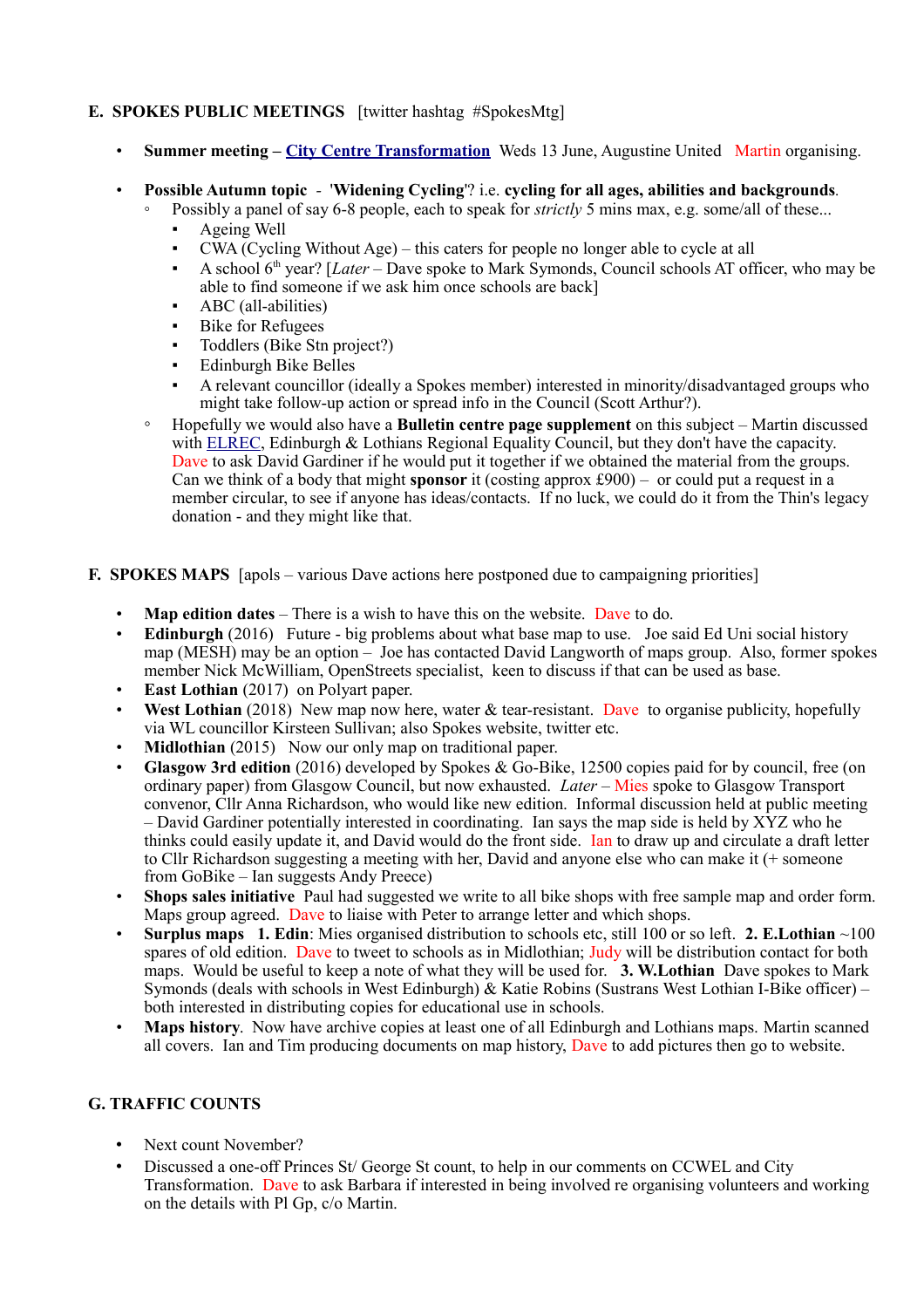# **H. COMPETITIONS**

- **2017 'Low Cost Improvement'** Cllr Chas Booth motion instructs Edinburgh Council Locality officers to consider list – report expected at next Transport Cttee.
- **2018 'My Cycling Transformation'**  *What made the biggest positive difference to your cycling life in the last few years?* Any kind of change - infrastructure, equipment, advice, example, etc.
	- **Prizes as below** prizes must be valid at least until end 2018. Prize in office (to check). Prize confirmation by email (Emails have been copied to Dave).
	- Dave ScotRail; EdFoC (urban arrow day hire); Laidback (recumbent tour)
	- Judy Sustrans maps; Boardwalk cafe
	- Mies Bike Coop voucher; Camera Obscura [2 fam ticket prizes]; Kalpna voucher
	- Rosie Filmhouse
	- David Harts Cyclery [1 week e-bike hire]; Grease Monkey [2 Norm services].

# **J. SHOPS / SUPERMARKETS PROJECT**

- **Project documents** all at [spokes.org.uk](http://spokes.org.uk/) : documents : spokes projects : supermarkets or click here [www.spokes.org.uk/documents/papers-documents/supermarkets-project.](http://www.spokes.org.uk/documents/papers-documents/supermarkets-project) Email address [shopsproject@spokes.org.uk](mailto:shopsproject@spokes.org.uk) goes to Michaela and Dave.
- **Leaflet feedback.** Our leaflet aiming to persuade shop managers *why* and *how* to provide good bike parking and access went to all members in Feb mailout, but little feedback so far – just on Lidl Craigmillar and Prestonpans. Reply from Lidl Scotland HQ, but rather skimpy. Reminder in Spokesworker, sent to all members, but hasn't brought further feedback. Can also consider promoting via twitter & facebook.
- **June 6 Resources discussion** Unfortunately I didn't note down what we decided. Was Michaela going to try contacting store regional managers? And/or follow up the rather obscure Lidl reply?
- **Future options**
	- **If we get individual feedback**... (a) *coordinate/report on any feedback* may be useful for publicity and/or to use towards stage 3, if that goes ahead (b) *Support individuals* who are lobbying their own supermarket and would like to be accompanied on a second visit to an interested manager.
	- **Seek action at wider level**. e.g. *contact local regional managers* of supermarket chains aim to find at least one to undertake an exemplary project covering all their stores.
	- Or could be more ambitious if there seems scope e.g. apply for funding, as an innovative project, as we did with the tenements project – e.g. SEStran or Cycling Scotland or SCSP cash (via Ed Council). Could cover time for coordinator, visits to store area managers, design & produce a more detailed brochure, possibly taking on consultants to do a more thorough survey/analysis of opportunities.

#### **K. 40TH ANNIVERSARY – 2017** Twitter hashtag #Spokes40 Materials online [here.](http://www.spokes.org.uk/documents/odds-and-ends-may-be-exciting/spokes-history/)

- **Exhibition** Mies organising. Still possibly McDonald Rd Lib Martin; Fountainbridge Lib Mies.
- **Council reception photo** Bryce has printed the 'school photo' of all those present, using long-life ink and paper, which we hope to frame and hang on office wall.
	- **Including list of names in the picture**. Dave circulated B/W photo and has now identified all but 2 people. Mies has supplied list of those who said would attend, Dave to check against known names.
	- Bryce advises best approach is to ask framer to cut 3 spaces in the frame backing one each for a title, the picture and the list of names. Dave has sent Judy the framers recommended by Leo for good job at reasonable cost. Possibly alternative is to list names in a separate frame.

# **L. MOTORIST AWARENESS CAMPAIGNS**

- **Bike Alert Video & leaflet** at [www.spokes.org.uk/videos.](http://www.spokes.org.uk/videos) Leaflet taken to driving schools etc, and supplied 15,000 to PC Dominic Doyle for the #OpClosePass Scotland rollout. More circulation needed?
- **Young Driver events**. Martin organising has a good pool of helpers now from past events, which also have brought good interaction/ contacts with police, bus, tram staff. However, a stall not productive – better just to hand out the leaflets and do a prese. For 2018...
	- WL dropping the events, due to council cash cuts
	- ML to run events at 4 schools, as in 2017. Michaela and Robert Simpson will handle this.
	- Edinburgh will be events at Corn Exchange as usual, over 4 days
	- $\degree$  EL 2 events to be held, on the one day.